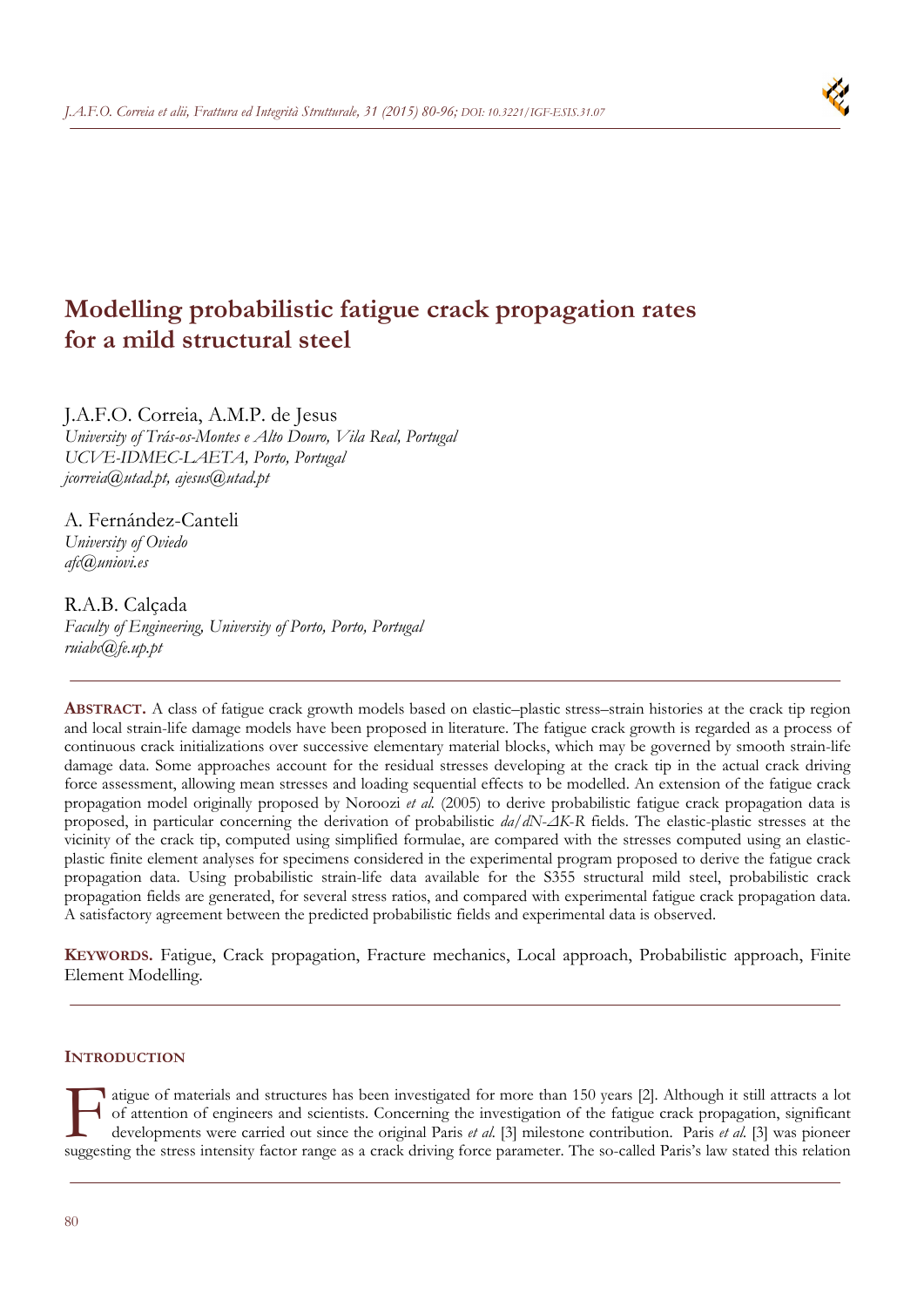

in a very simple form: the power function. It has been rather documented in the literature the Paris's law limitations [4]: i) it only models stable fatigue crack propagation behaviour (propagation regime II) and ii) does not account for stress ratio effects. Many alternative fatigue crack propagation relations have been proposed to overcome the limitations of the Paris's law and also to deal with variable amplitude loading. Nevertheless, the Paris's law still has been intensively used to model fatigue crack growth under constant amplitude loading due to its attractive simplicity. The number of parameters involved in the more comprehensive fatigue crack propagation models may increase significantly which makes their evaluation a costly task and very often discouraging engineers of their application.

Fatigue crack growth testing is costly and alternative less expensive approaches to derive fatigue crack growth data are consequently welcome. Local strain-based approaches [5-8] were originally proposed to model fatigue crack initiation on notched components [9]. A link between the local strain-based approaches to fatigue and the Fracture Mechanics based fatigue crack propagation models has been proposed by some authors [1, 10-14]. Glinka [13] was one of the first researchers to use the local strain approaches to model fatigue crack propagation. The original idea of Glinka was later followed and developed by his collaborators, such as Noroozi *et al.* [1, 10-11], using crack tip residual stress concepts to explain stress ratio effects as well as loading interaction effects on fatigue crack growth rates. Peeker and Niemi [12], based on the original idea of Glinka, made also independent contributions, using crack closure concepts to explain stress R-ratio and load interaction effects. In general, elastoplastic stress analysis at the crack tip vicinity has been performed using analytical approaches, however numerical approaches based on finite element analysis were followed by Hurley and Evans [14].

The underlying concept behind the proposed local approaches for fatigue crack propagation modelling consists of assuming fatigue crack propagation as a process of continuous failure of consecutive representative material elements (continuous re-initializations). Such a kind of approaches has been demonstrated to correlate fatigue crack propagation data from several sources, including the stress ratio effects [1, 10-14]. The crack tip stress-strain fields are computed using elastoplastic analysis, which are applied together a fatigue damage law to predict the failure of the representative material elements. The simplified method of Neuber [15] or Moftakhar *et al.* [16] may be used to compute the elastoplastic stress field at the crack tip vicinity using the elastic stress distribution given by the Fracture Mechanics [1, 16-17].

This paper proposes an assessment and extension of the model proposed by Noroozi *et al.* [1, 10-11] to predict the fatigue crack propagation rates, based on local strain approach to fatigue. This model has been denoted as UniGrow model and classified as a residual stress based crack propagation model [18]. The model is applied in this paper to derive probabilistic fatigue crack propagation *da/dN-ΔK* fields for the S355 structural mild steel, for distinct stress *R*-ratios (*p*-*da/dN-ΔK-R*). Results are compared with available experimental fatigue crack propagation data from testing of compact tension specimens [19]. A central parameter in the UniGrow model is the material representative element size, *ρ\**, which is tuned in this research by means of a trial and error procedure. The elastoplastic stresses at the vicinity of the crack tip are computed using both simplified formulae and elastoplastic finite element analyses for comparison purposes. The deterministic strain-life damage relation adopted in the original UniGrow model is replaced by a probabilistic counterpart. The probabilistic model as proposed by Castillo and Fernández-Canteli [20] for the strain-life field, based on Weibull distribution, was generalized in order to incorporate a damage parameter definition able to account for mean stress effects. In particular, the Smith-Watson-Topper damage parameter was selected resulting the *p-SWT-N* which was applied to derive the probabilistic crack propagation fields.

# **THEORETICAL BACKGROUND**

n this section, an overview of the UniGrow model that has been proposed to predict the fatigue crack growth by means of a local approach to fatigue, is presented. Also, a recently proposed probabilistic strain-life model is introduced. An extension/generalization of the probabilistic strain-life approach, to account for mean stress effects, In this section, an overview of the UniGrow model that has been proposed to predict the fatigue crack growth by<br>means of a local approach to fatigue, is presented. Also, a recently proposed probabilistic strain-life model fatigue crack propagation data.

# *Overview of the deterministic UniGrow model*

The UniGrow model as proposed by Noroozi *et al.* [1] is supported on the following assumptions:

- The material is composed of elementary particles of a finite dimension *ρ\** also called material representative elements, below which material cannot be regarded as a continuum, Fig. 1.a);

- The fatigue crack tip is considered equivalent to a notch with a radius equal to *ρ\**, Fig. 1.b).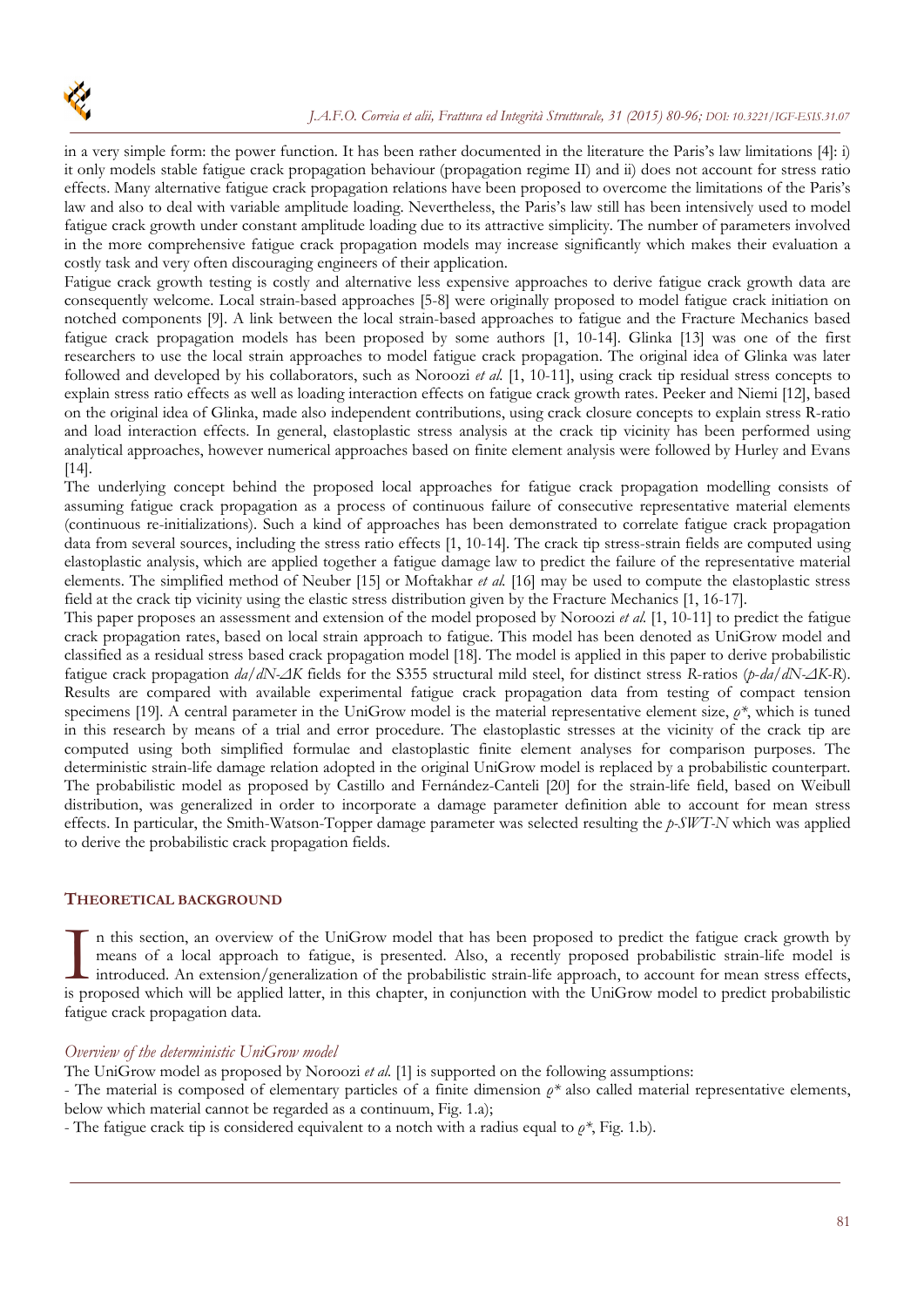

- The fatigue crack growth results from a process of successive crack increments due to crack re-initializations over the distance *ρ\**. Thus, the fatigue crack growth rate can be established according the following relation:

$$
\frac{da}{dN} = \frac{\varrho^*}{N_f} \tag{1}
$$

where  $N_f$  is the number of cycles required to fail the material representative element, which can be computed using a fatigue damage relation such as the so-called strain-life relations.



Figure 1: Crack configuration according to the UniGrow model: a) crack and the discrete elementary material blocks; b) crack geometry at the tensile maximum and compressive minimum loads [1].

Noroozi *et al.* [1] suggested the use of a strain-life relation based on Smith, Watson and Topper fatigue damage parameter [8]:

$$
\sigma_{\text{max}} \cdot \Delta \varepsilon / 2 = SWT = \left(\sigma'_{f}\right)^{2} \cdot \left(2N_{f}\right)^{2} / E + \sigma'_{f} \cdot \varepsilon'_{f} \cdot \left(2N_{f}\right)^{2} + \cdots
$$
\n(2)

Alternatively, Peeker and Niemi [12] in a similar approach for the fatigue crack propagation suggested the use of the Morrow's equation [7] to compute the failure of the material representative element:

$$
\frac{\Delta \varepsilon}{2} = \frac{\sigma'_{f} - \sigma_{m}}{E} \cdot (2N_{f})^{b} + \varepsilon'_{f} \cdot (2N_{f})^{c}
$$
\n(3)

The Morrow's equation was derived from the Coffin-Manson relation [6, 7] of the material, and allows mean stress effects to be accounted for:

$$
\frac{\Delta \varepsilon}{2} = \frac{\sigma'_{f}}{E} \cdot (2N_{f})^{\nu} + \varepsilon'_{f} \cdot (2N_{f})^{\nu}
$$
\n(4)

SWT-life equation, Eq. (2), was originally derived by the multiplication of the Coffin-Manson Eq. (4) by the Basquin relation [21] available for a stress *R*-ratio equal to −1:

$$
\frac{\Delta \sigma}{2} = \sigma_{\text{max}} = \sigma'_{f} \left( 2N_{f} \right)^{\nu} \tag{5}
$$

In the previous two equations,  $\sigma'_{f}$  and *b* represents, respectively, the fatigue strength coefficient and exponent;  $\varepsilon'_{f}$  and  $\varepsilon$ represents, respectively, the fatigue ductility coefficient and exponent and *E* is the Young modulus. The maximum stress, *σmax*, mean stress, *σm*, and the strain range, *ε* have to be evaluated as the average values at the elementary material block size, *ρ\**, taking into account an elastoplastic analysis.

To compute the elastoplastic stresses and strains at the elementary material blocks ahead of the crack tip, Noroozi *et al.* [1,10] proposed the following analytical procedure:

- The elastic stresses are computed ahead of the crack tip, using the Creager-Paris solution [22] for a crack with a tip radius  $\rho^*$ , using the applied stress intensity factors.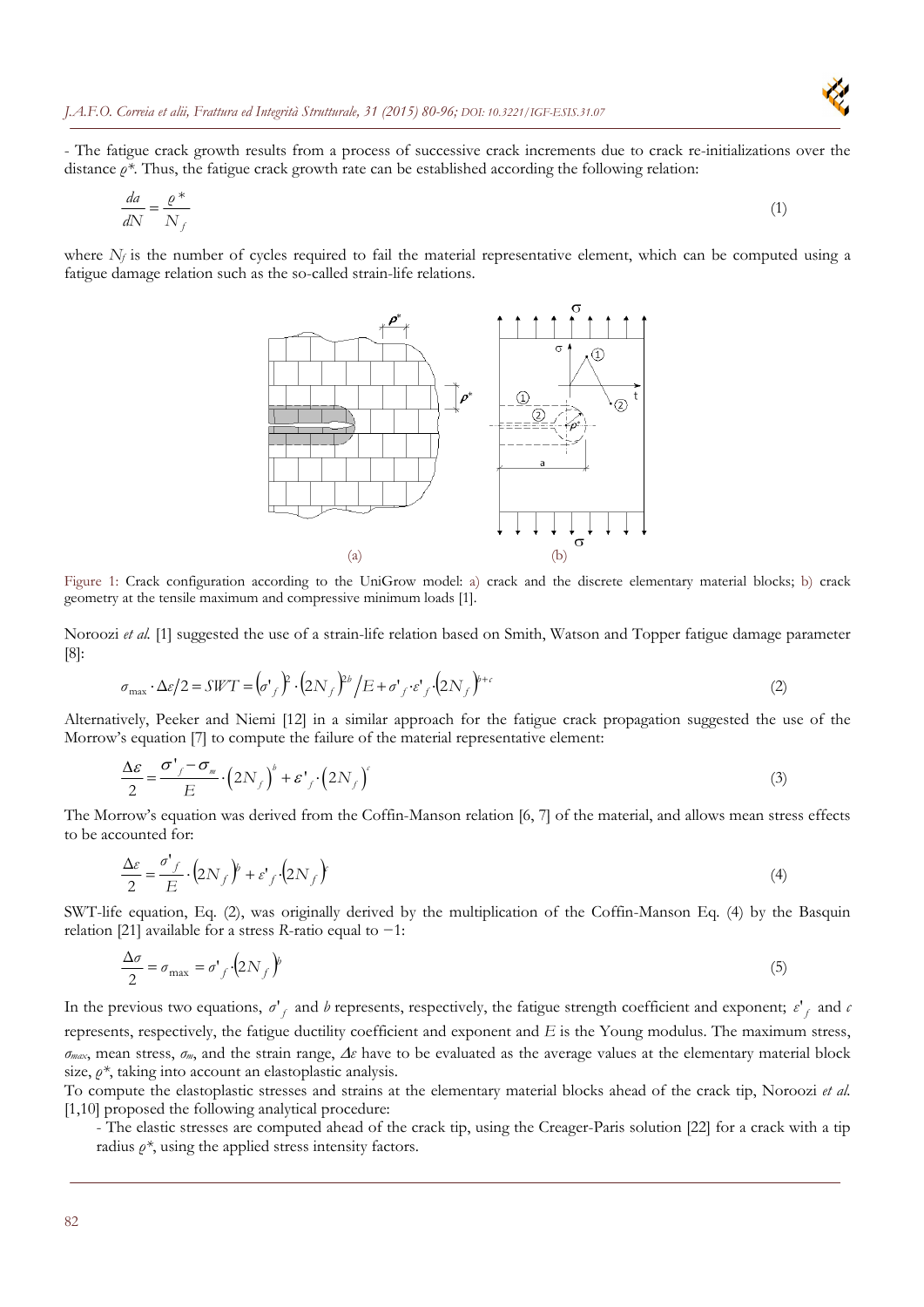- The actual elastoplastic stresses and strains, ahead of the crack tip, are computed using the Neuber [15] or Glinka's approaches [23]. Multiaxial approaches may be adopted using the procedures presented by Moftakhar *et al.* [16] and Reinhard *et al.* [17].

- The residual stress distribution ahead of the crack tip is computed using the actual elastoplastic stresses computed at the end of the first load reversal and subsequent cyclic elastoplastic stress range, along the y direction:

$$
\sigma_r = \sigma_{\text{max}} - \Delta \sigma \tag{6}
$$

- The residual stress distribution computed ahead of the crack tip is assumed to be applied on crack faces, behind the crack tip, in a symmetric way with respect to the crack tip.

- The compressive stress distribution, acting on crack faces, is equivalent to a residual stress intensity factor which is used to correct the applied stress intensity factor range leading to a total (effective) stress intensity factor range, which excludes the effects of the compressive stresses. The residual stress intensity factor,  $K<sub>r</sub>$ , is computed using the weight function method [24]:

$$
K_r = \int_0^a \sigma_r(x) m(x, a) dx \tag{7}
$$

where  $m(x, a)$  is the weight function [24] and  $\sigma_r(x)$  is the residual stress field computed from the elastoplastic stress analysis (see Eq. (6)).

- The applied stress intensity factors (maximum and range values) are then corrected using the residual stress intensity factor, resulting the total  $K_{max,tot}$  and  $\Delta K_{tot}$  values [1,10]. For positive stress *R*-ratios, which is the range covered by the experimental data used in this research,  $K_{max, tot}$  and  $\Delta K_{tot}$  may be computed as follows:

$$
K_{\text{max, tot}} = K_{\text{max, applied}} + K_r
$$
  
\n
$$
\Delta K_{\text{tot}} = \Delta K_{\text{applied}} + K_r
$$
\n(8)

where *K<sub>r</sub>* assumes a negative value corresponding to the compressive stress field. For high stress *R*-ratios, the compressive stresses ahead of the crack tip may be neglected and the applied stress intensity factor range is assumed fully effective; for low stress *R*-ratios the compressive stresses increases and the effectiveness of the applied stress intensity factor range decreases accordingly.

- Using the total values of the stress intensity factors, the first and second steps before are repeated to determine the corrected values for the maximum actual stress and actual strain range at the material representative elements. Then, Eq. (2) is applied together with Eq. (1) to compute the fatigue crack growth rates.

The described methodology does not lead to close-form (explicit) solutions for the fatigue crack propagation rates. Nevertheless, adopting some simplified assumptions about the elastoplastic conditions, such as predominantly elastic behaviour of the material at the crack tip or predominantly plastic behaviour of the material at the crack tip, it is possible to derive those close-form solutions for the stress-strain histories at the crack tip and for the number of cycles to failure of the material representative element. In these cases, the fatigue crack propagation rates may be expressed in the following two-parameters crack driving relation [1, 10]:

$$
\frac{da}{dN} = C\Big[\big(K_{\text{max},tot}\big)^p \big(\Delta K_{tot}\big)^q\Big]^q
$$
\n(9)

where *C*, *p*, *q* and *γ* are constants to be correlated with the cyclic constants of the material in a form depending on the elastoplastic conditions at the crack tip. This two-parameters (*K<sub>max</sub>* and *AK*) fatigue crack propagation relation allows the simulation of mean stress effects on fatigue crack propagation rates. The crack propagation models based on a two parameters crack driving force has been recently followed by several authors [25, 26].

# *Probabilistic ε–N and SWT–N fields*

The fatigue crack propagation modelling based on local approaches requires a fatigue damage relation to compute the number of cycles to fail the elementary material blocks. In this paper, probabilistic fatigue damage models are proposed rather than the deterministic *SWT–N*, Coffin-Manson or Morrow models often used in the literature. The probabilistic *εa– N* model proposed by Castillo and Fernández-Canteli [20] is used. However, and since this probabilistic *εa–N* model does not account for mean stress effects, an alternative probabilistic *SWT–N* field is also proposed, as an extension of the *p–εa– N* field suggested by Castillo and Fernández-Canteli [20], to account for mean stress effects.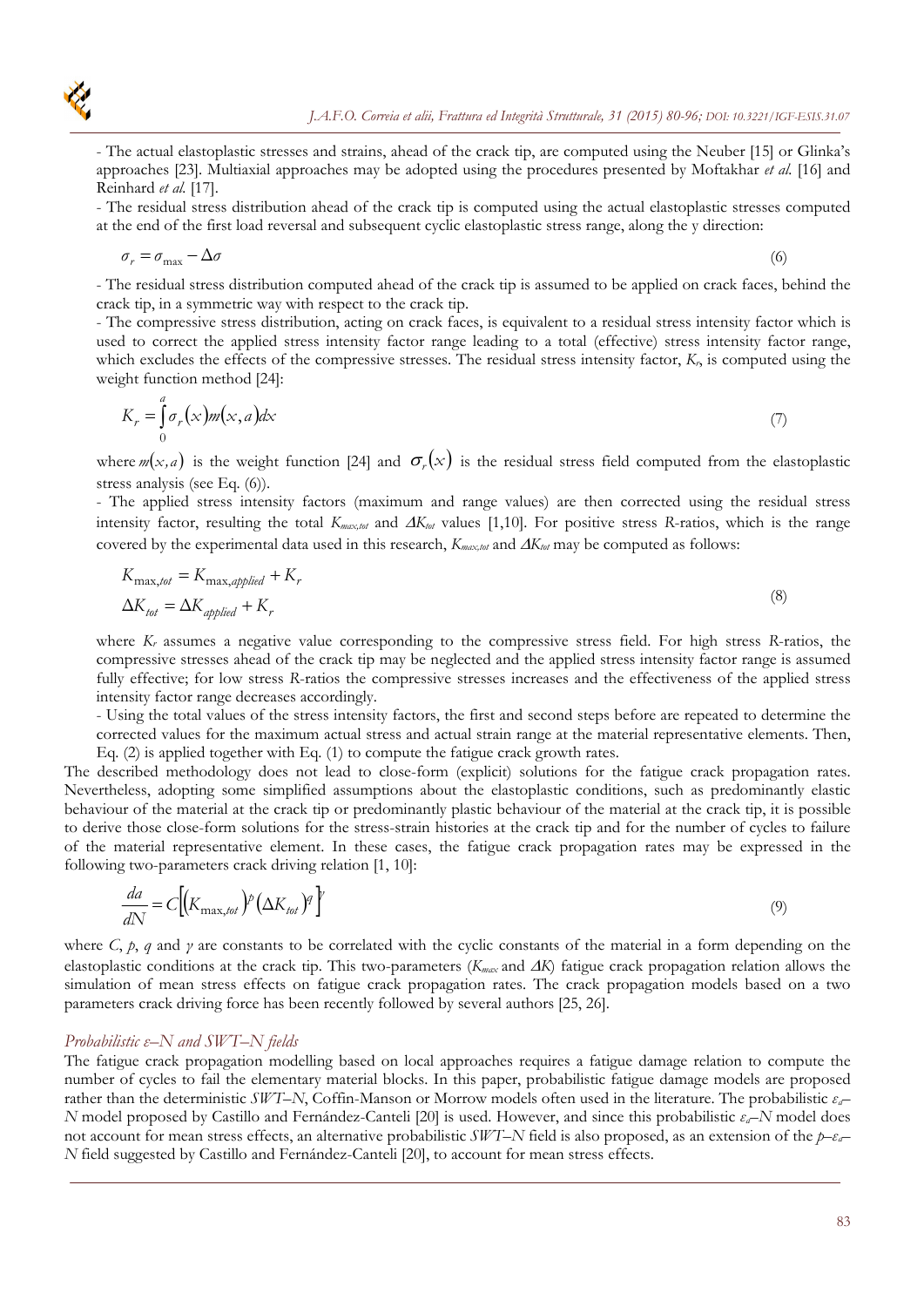

Castillo and Fernández-Canteli [20] proposed a probabilistic model to describe the strain-life field of the material (*p-εa-N*  field), based on Weibull distribution. The model assumes that the fatigue life, *Nf*, and the total strain amplitude, *εa*, are random variables. Based on several physical and statistical considerations, such as the weakest link principle, stability, limit behaviour, range of the variables and compatibility, Castillo and Fernández-Canteli [20] derived a strain-life model, which shows exactly the same formulation as proposed the authors for the stress-life field. The interested readers can see the detailed assumptions in Castillo *et al.* [27, 28], where the stress version of the model has been studied and successfully applied to different cases of lifetime problems. This leads to the Weibull strain-life model [28]:

$$
p = F(N_f^*; \varepsilon_a^*) = 1 - \exp\left\{-\left[\frac{\log(N_f/N_0)\log(\varepsilon_a/\varepsilon_{a0}) - \lambda}{\delta}\right]^\beta\right\}
$$
  

$$
\log(N_f/N_0)\log(\varepsilon_a/\varepsilon_{a0}) \ge \lambda
$$
 (10)

where *p* is the probability of failure,  $N_0$  and  $\varepsilon_{a0}$  are normalizing values, and  $\lambda$ ,  $\delta$  and  $\beta$  are the non-dimensional Weibull model parameters. Their physical meanings (see Fig. 2) are:

- *N<sub>0</sub>*: Threshold value of lifetime;
- *εa0*: Endurance limit of *εa*;
- *λ*: Parameter defining the position of the corresponding zero-percentile curve;
- *δ*: Scale parameter;
- *β*: Shape parameter.

Note that the strain-life model (Eq. (10)) has a dimensionless form and reveals that the probability of failure *p* depends only on the product  $N_f^* \varepsilon_a^*$ , where  $N_f^* = \log(N_f/N_0)$  and  $\varepsilon_a^* = \log(\varepsilon_a/\varepsilon_{a0})$ , that is:

$$
N_f^* \varepsilon_a^* \sim W(\lambda, \delta, \beta) \Leftrightarrow N_f^* \sim W\left(\frac{\lambda}{\varepsilon_a^*, \varepsilon_a^*, \beta}\right)
$$
\n(11)

i.e.,  $N_f^* \varepsilon_a^*$  has a Weibull distribution.

This model provides a complete analytical description of the statistical properties of the physical problem being dealt with, including the quantile curves without the need of separating the total strain in its elastic and plastic components but dealing with the total strains directly [20]. With respect to the conventional Coffin-Manson approach, the strain-life probabilistic model show some advantages: it arises from sound statistical and physical assumptions and not from an empirical arbitrary assumption; it provides a probabilistic definition of the whole strain-life field; it does not need to consider separately the elastic and the plastic strains; the run-outs can also be used in the analysis, and facilitates damage analysis.



Figure 2: Percentile curves representing the relationship between dimensionless lifetime, *Nf \**, and the strain amplitude, *εa\**: *p*-*εa-N* field.

The *SWT* ( $=\sigma_{max}$ , $\varepsilon_a$ ) parameter was proposed by Smith *et al.* [8] in order to account for mean stress effects on fatigue life prediction. Any combination of maximum stress and strain amplitude that leads to the same *SWT* parameter should lead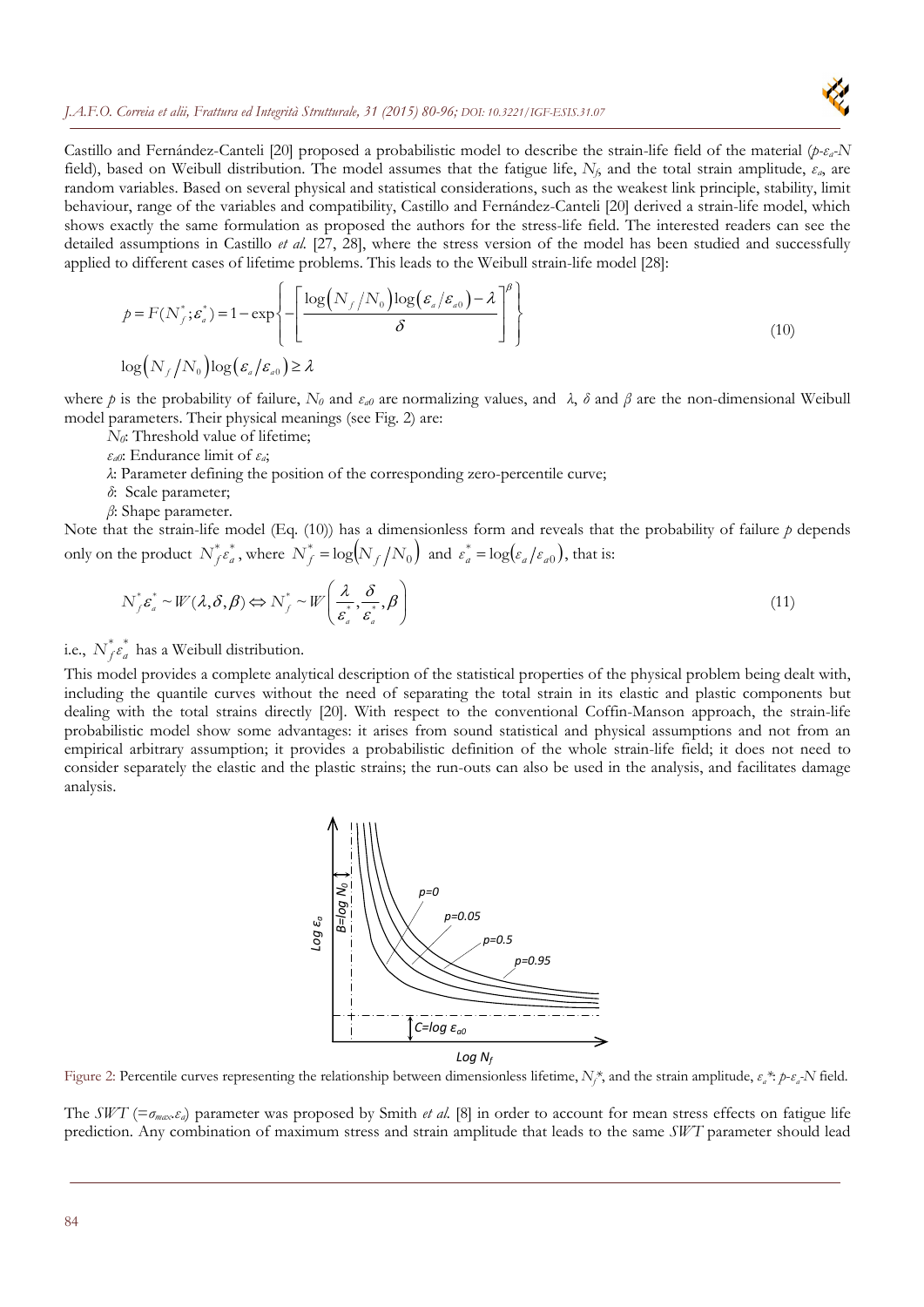

to the same fatigue life. The *SWT-N* and *εa -N* fields exhibit similar characteristics. Therefore the *p-ε-N* field proposed by Castillo and Fernández-Canteli [20] may be extended to represent the *p-SWT-N* field as:

$$
p = F(N_f^*; SWT^*) = 1 - \exp\left\{-\left[\frac{\log(N_f/N_0)\log(SWT/SWT_0) - \lambda}{\delta}\right]^\beta\right\}
$$
  

$$
\log(N_f/N_0)\log(SWT/SWT_0) \ge \lambda
$$
 (12)

where *p* is the probability of failure, *N0* and *SWT0* are normalizing values, and *λ*, *δ* and *β* are the non-dimensional Weibull model parameters. Similarly to the *p-ε-N* field, the physical meaning of the parameters from Eq. (12) (see Fig. 3) are:

*N<sub>0</sub>*: Threshold value of lifetime;

*SWT0*: fatigue limit of *SWT*;

*λ, δ* and *β*: Weibull distribution parameters.

Eq. (12) has also a dimensionless form and reveals that the probability of failure p depends only on the  $N_f^* SWT^*$ product, where  $N_f^* = \log(N_f/N_0)$  and  $SWT^* = \log(SWT/SWT_0)$  that is:

$$
N_f^* SWT^* \sim W(\lambda, \delta, \beta) \Leftrightarrow N_f^* \sim W\left(\frac{\lambda}{SWT^*}, \frac{\delta}{SWT^*}, \beta\right)
$$
\n(13)

i.e.,  $N_f^* SWT^*$  follows a Weibull distribution.

The parameters *log N0* and *log εa0* of the *p-εa-N* model, *log N0* and *log SWT0* of the *p-SWT-N* model can be estimated by least square method. The Weibull parameters can be estimated using the maximum likelihood method [27, 28].



*Log Nf\**

Figure 3: Percentile curves representing the relationship between dimensionless lifetime,  $N_f^*$ , and the SWT\* damage parameter: p-*SWT*-*Nf* field.

# **PROCEDURE TO GENERATE PROBABILISTIC FATIGUE CRACK PROPAGATION FIELDS**

he procedure proposed to derive probabilistic fatigue crack propagation fields may be summarized into the following steps:  $\prod_{\substack{f_0 \text{for } f_1 \text{ for } f_2 \text{ for } f_1}}$ 

1) Estimation of the Weibull parameters for the *p-SWT-N* or *p-εa-N* fields, using experimental *εa-N* or *SWT-N* data from smooth specimens;

2) Application of the UniGrow model together with the probabilistic fatigue damage models;

3) Computation of the *p-da/dN-K-R* fields.

The UniGrow model was implemented in a worksheet, supported on VBA programming, specifically developed for Compact Tension (CT) specimens. The input data are the material properties, loads, dimensions of the CT specimen, including the initial and final crack size to be simulated. Additionally, the elementary material block size, *ρ\**, is required. This parameter may be evaluated by a trial and error procedure in order the numerical results fit satisfactorily the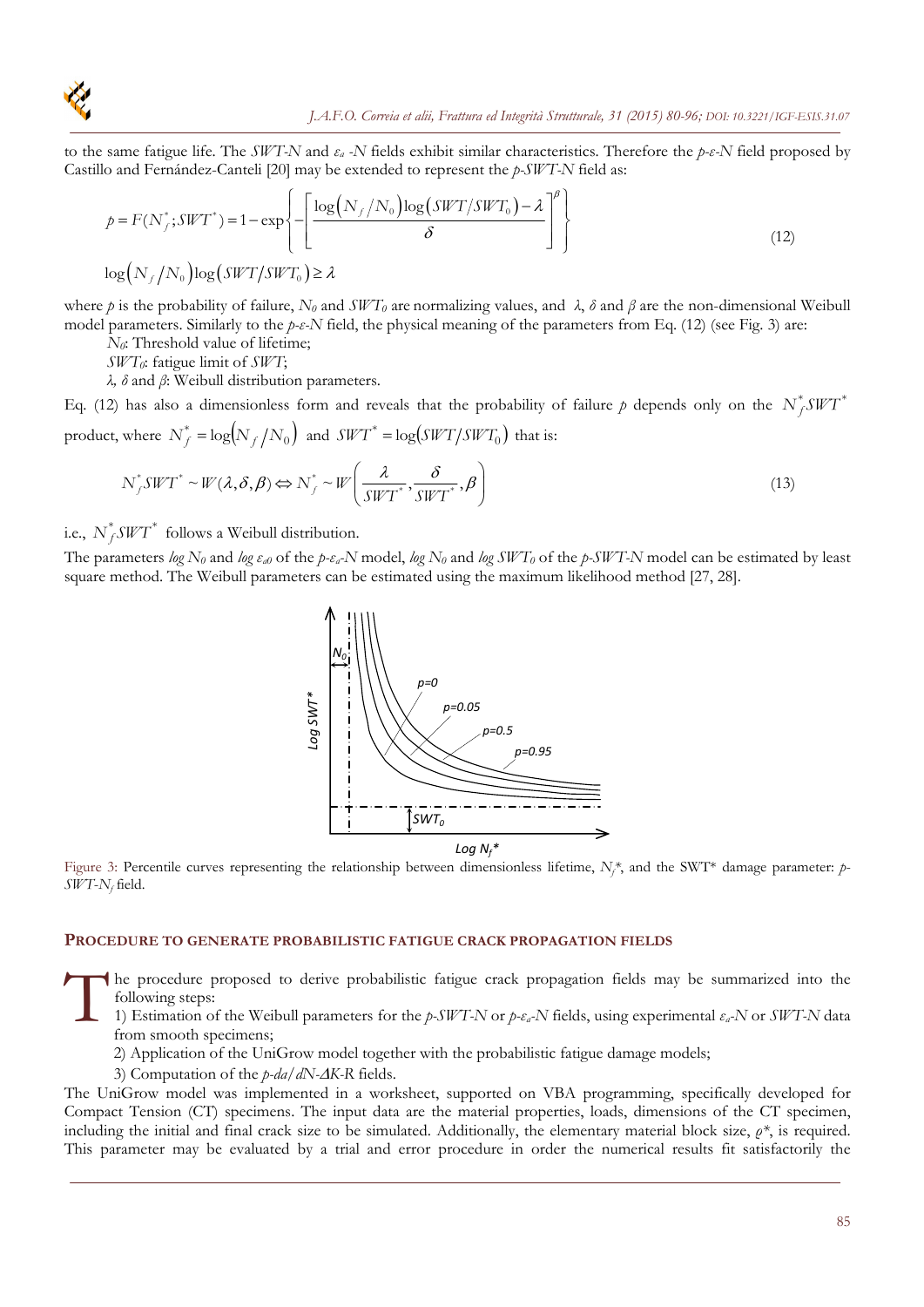

experimental data. Fig. 4 gives a general overview of the procedure. The probabilistic fatigue crack propagation fields were evaluated using, alternatively, the probabilistic *ε-N* and *SWT-N* fields. The residual stress fields ahead of the crack tip were evaluated in this paper using an elastoplastic finite element model of the CT specimens.



Figure 4: Procedure to generate probabilistic fatigue crack propagation fields.

# **EXPERIMENTAL FATIGUE DATA OF THE S355 MILD STEEL**

he fatigue behaviour of the S355 mid steel was evaluated by De Jesus *et al.* [19], based on experimental results from fatigue tests of smooth specimens and fatigue crack propagation tests. The fatigue tests of smooth specimens were carried out according to the ASTME606 standard [29], under strain-controlled conditions. Tab. 1 The fatigue behaviour of the S355 mid steel was evaluated by De Jesus *et al.* [19], based on experimental results from fatigue tests of smooth specimens were carried out according to the ASTME606 standard [29], under stra as well as the cyclic elastoplastic constants (*K'*: cyclic strain hardening coefficient; *n'*: cyclic strain hardening exponent) and the strain-life constants (refer to Eq. (3)–(5)). The crack propagation tests were performed using compact tension (CT) specimens, according to the procedures of the ASTM E647 standard [30], under load-controlled conditions. Fig. 5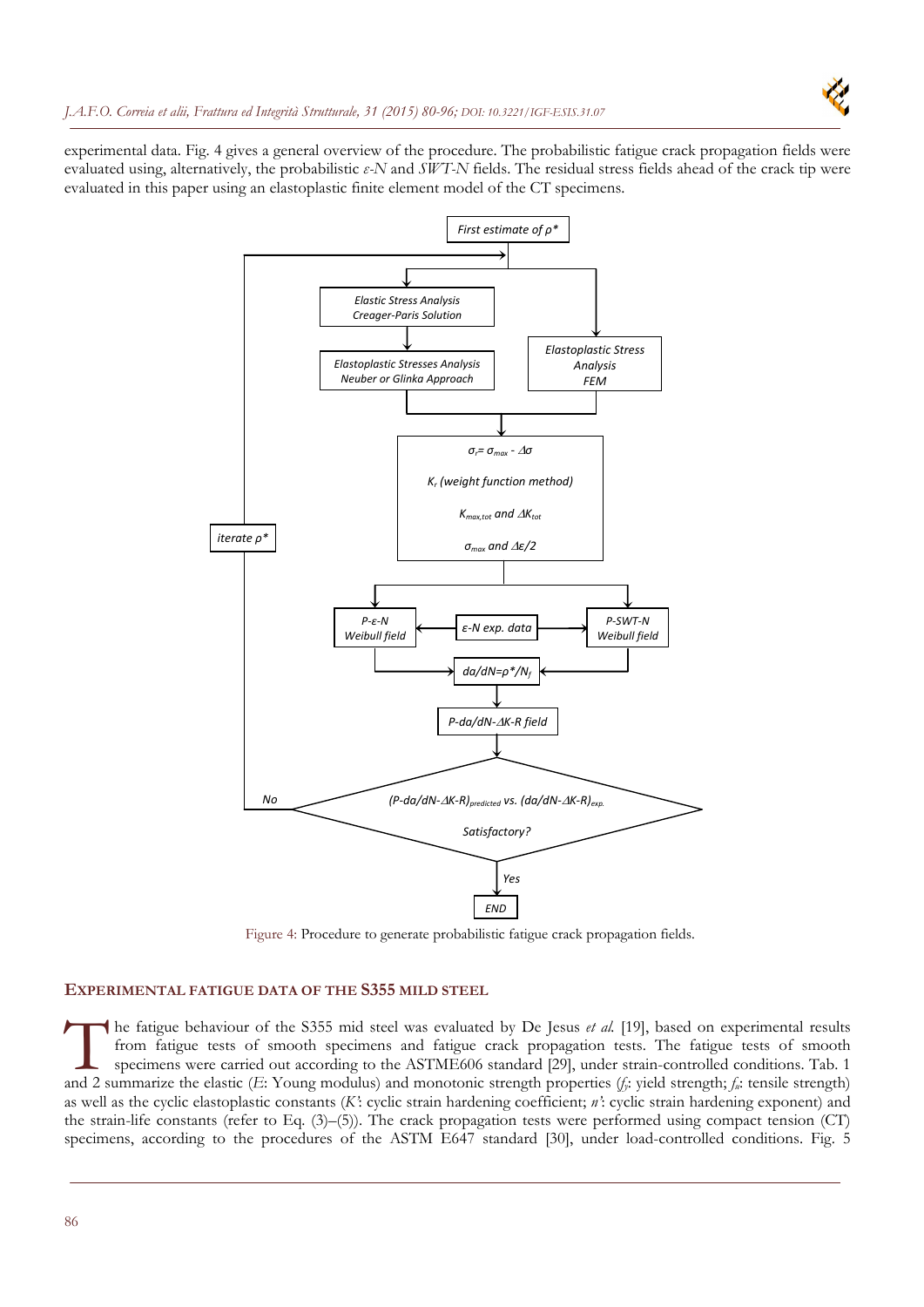presents the experimental fatigue crack propagation rates obtained for the S355 steel, where stress ratio effects on fatigue crack propagation rates are shown. An increase in fatigue crack propagation rates is clear, when the stress ratio changes from 0 to any positive stress ratios considered in the experimental program. Also, it is clear that all the positive stress ratios resulted in similar crack propagation rates. This behaviour is consistent with a crack closure effect that occurs between  $R_{\sigma}$ =0.0 and  $R_{\sigma}$ =0.25. For  $R_{\sigma}$ =0.0 there is some crack closure, the applied stress intensity factor range being not fully effective. For *R<sub>o</sub>*=0.25 and higher, there is no crack closure, the applied stress intensity factor range being fully effective. Details about the properties evaluation for the S355 steel can be found in reference [19].

| $E$ [GPa] | $f_u$ [MPa] | $f_{\nu}$ [MPa] | $K'$ [MPa] |        |
|-----------|-------------|-----------------|------------|--------|
| 211.60    | '44.80      | 422.00          | 595.85     | 0.0757 |

Table 1: Monotonic and cyclic elastoplastic properties of the S355 mid steel.

| $\sigma_f$ [MPa] | V)        | $\cdot$ |          |
|------------------|-----------|---------|----------|
| 952.20           | $-0.0890$ | 0.7371  | $-06640$ |



Table 2: Morrow constants of the S355 mid steel.

Figure 5: Experimental fatigue crack propagation data of the S355 steel for distinct stress ratios: experimental results.



The *p-ε-N* and *p-SWT-N* fields of the S355 steel are presented in Figs. 6 and 7, respectively. The constants of the Weibull fields are also referred in the figures. The extrapolations using the Weibull field should be avoided for high- and low-cycle fatigue lives. Since the number of cycles to fail the representative volume element, in the crack propagation regime, may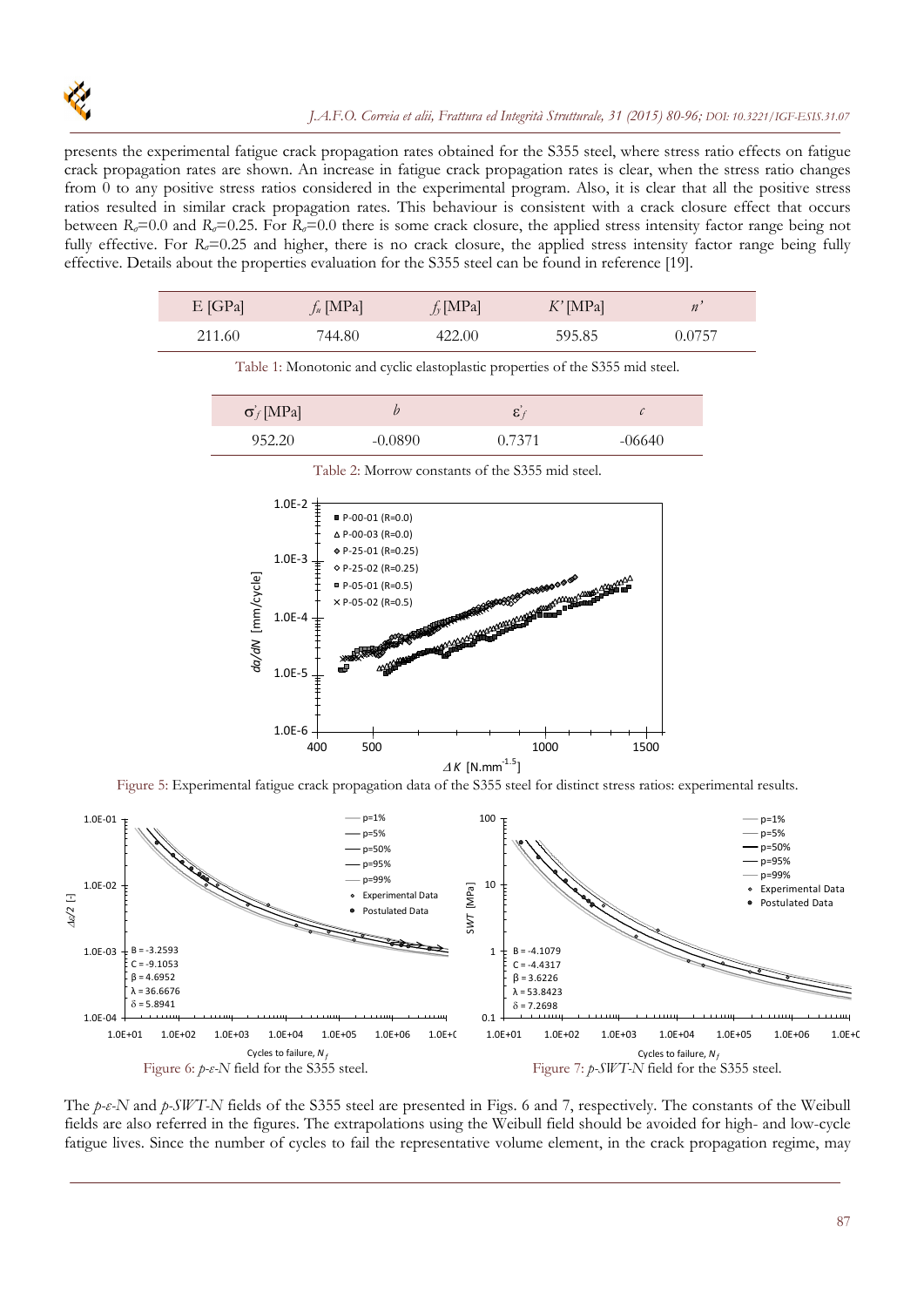

be low, it was decided to postulate some fatigue data at the low- to very low-cycle fatigue domain, using the Morrow equation of the material, for that purpose. The Morrow equation is more reliable to perform extrapolations for very low number of cycles than the Weibull field since the Weibull field shows an abnormal asymptotic behaviour for very lowcycle fatigue.

# **PROBABILISTIC FATIGUE CRACK PROPAGATION RATES PREDICTIONS**

he probabilistic fatigue crack propagation rates predictions were based on the application of the UniGrow model to the CT specimens. The elementary material block size, *ρ\**, is required. A trial and error procedure was adopted in order to result a good agreement between the numerical and experimental  $da/dN$  *vs.*  $\Delta K$  data, for the materials The probabilistic fatigue crack propagation rates predictions were based on the application of the UniGrow model<br>to the CT specimens. The elementary material block size,  $\rho^*$ , is required. A trial and error procedure wa probabilistic *εa-N* and *SWT-N* fields, for comparison purposes. The procedure to generate the probabilistic fatigue crack propagation fields was aforementioned and illustrated in the Fig. 5.

# *Finite element analysis of the CT geometry*

In order to assess the accuracy of the simplified elastoplastic analysis proposed in the Unigrow model for the residual stress estimation, a bi-dimensional parametric finite element model of the CT specimen was built and used in an elastoplastic finite analysis, using ANSYS® 12.0 commercial code [31]. Fig. 8 illustrates the typical finite element mesh of the CT geometry with the respective boundary conditions.



Figure 8: Typical finite element mesh of the CT specimen, using 6-noded quadratic triangular plane stress elements.

Only ½ of the geometry is modelled, taking into account the existing plane of symmetry. Plane stress conditions were assumed since the thickness of specimens are relatively reduced (B=8mm). Plane stress quadratic 6-noded triangular elements were used in the analysis (SOLID183), with 3 integration points. In order to simulate the pin loading, rigid-toflexible contact was used with a friction coefficient,  $\mu$ =0.3. The pin was modelled as a rigid circle controlled by a pilot node, using TARGE169 elements. The surface of the holes was modelled as a flexible surface using CONTA172 elements. The Augmented Lagrange contact algorithm was used. The associative Von Mises (J2) yield theory with multilinear kinematic hardening was used to model the plastic behaviour. Fig. 9 shows the superposition of the Ramberg-Osgood relation [32] with the response of a finite element model reproducing a uniaxial stress state (single cubic element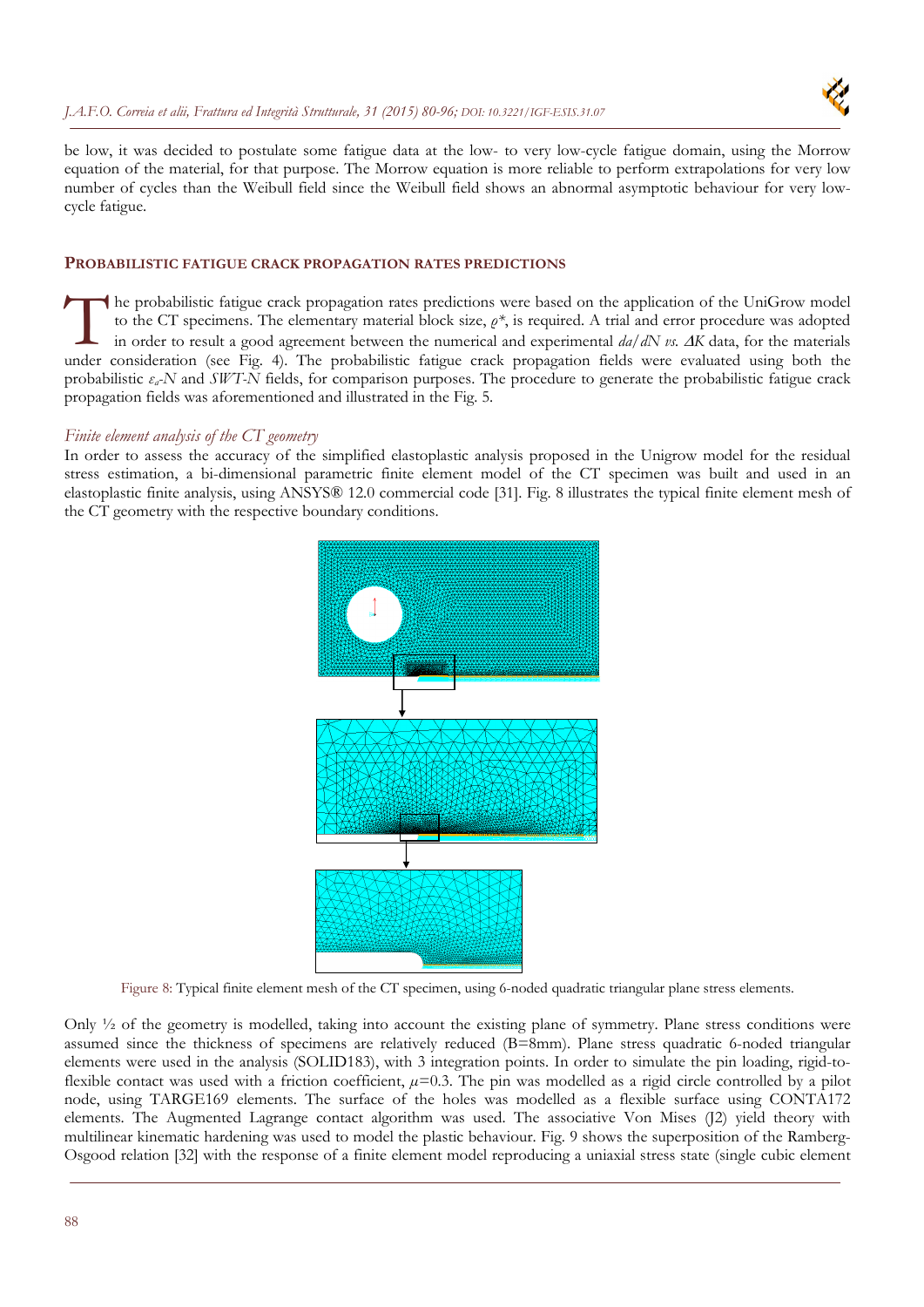

model). Besides the symmetry boundary conditions, the pilot node controlling the pin displacement was restricted along the loading direction. Finally, the load was applied directly to the pilot node. It is interesting to note that the crack was modelled with a tip radius of *ρ\**, according the assumptions of Fig. 1b. The mesh size at crack tip was calibrated using a convergence study taking into account the elastic stresses along the crack plane (*σx*: crack plane direction; *σy*: crack plane normal direction). Fig. 10 illustrates the crack tip meshes considered in this convergence study and mesh 2 was the one adopted for the numerical simulations. Tab. 3 presents the maximum elastic stresses (*σ<sup>x</sup>* and *σy*) ahead of the crack tip, resulting from distinct mesh densities, for the S355 steel. The results are compared between the adopted reference mesh 2 and the other tested meshes. Mesh 2 gives a good compromise between computational cost and stability of the solution.



Figure 10: Finite element meshes used in the convergence study for the S355 steel (*ρ\**=55µm).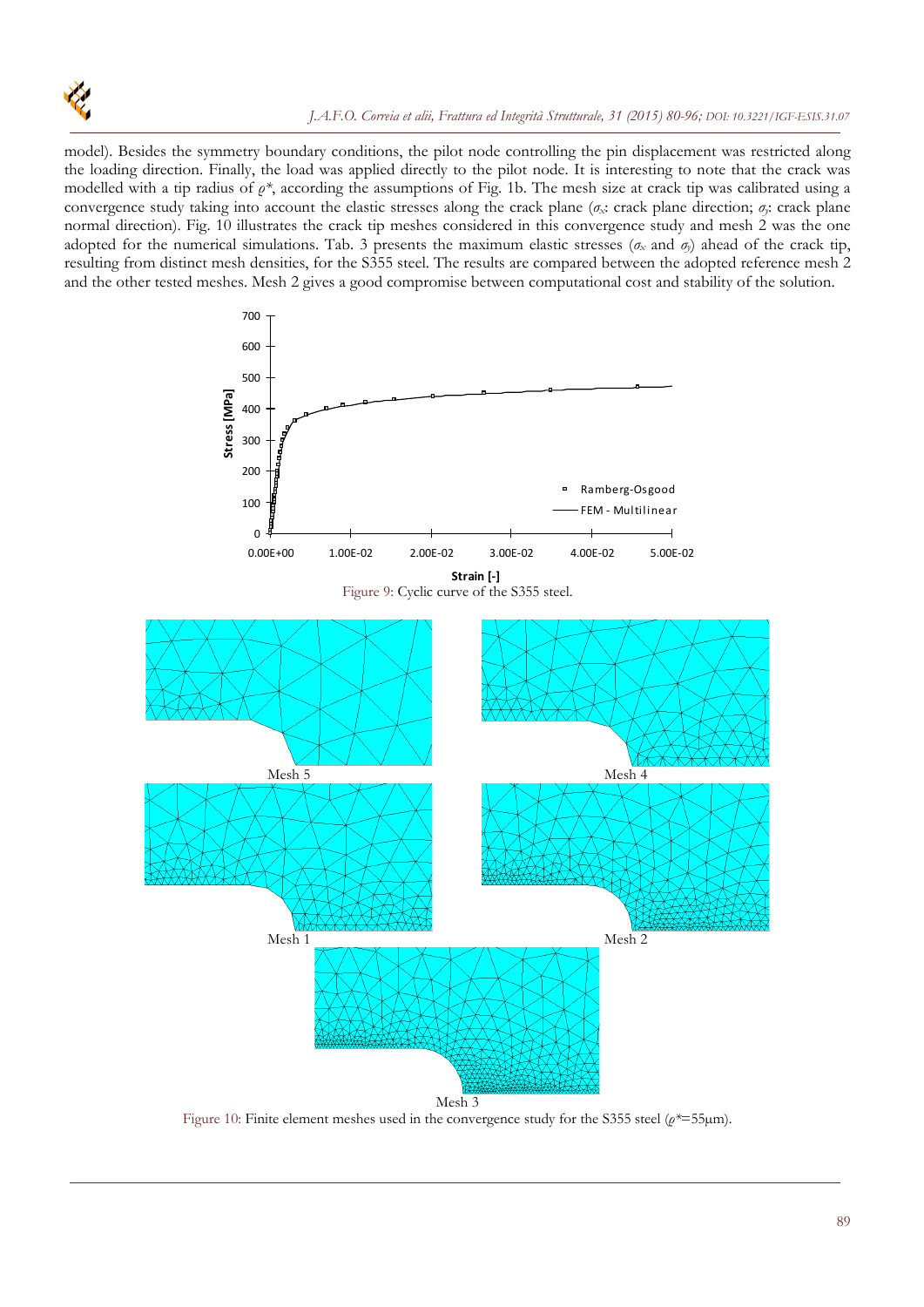*J.A.F.O. Correia et alii, Frattura ed Integrità Strutturale, 31 (2015) 80-96; DOI: 10.3221/IGF-ESIS.31.07* 



| Maximum stress         | mesh 5   | mesh 4  | mesh 1  | mesh 2                   | mesh 3  |
|------------------------|----------|---------|---------|--------------------------|---------|
| $\sigma_{v}$ [MPa]     | 1637.00  | 1772.00 | 1797.00 | 1926.90                  | 1928.80 |
| Dev. $[\%]$            | $-15.04$ | $-9.04$ | $-6.71$ | -                        | 0.10    |
| $\sigma_{\rm x}$ [MPa] | 419.70   | 423.83  | 416.67  | 417.89                   | 417.78  |
| Dev. $[\%]$            | 2.83     | 1.42    | $-0.29$ | $\overline{\phantom{a}}$ | $-0.03$ |

Table 3: Maximum elastic stresses for distinct finite element mesh densities for the S355 steel (*F<sub>max</sub>*=5443.5N, a=10mm, *ρ*<sup>\*</sup>=55μm).

The finite element model was used to simulate a loading and unloading sequence. The residual stresses are computed from the stress field at the end of the unloading load step. Alternatively, the simplified analytical solution based on multiaxial Neuber's approach [15] was implemented for comparison purposes. In this case, the residual stresses resulted from the subtraction of the cyclic elastoplastic stress range to the maximum elastoplastic stress, both computed in an independent way. The finite element model was initially applied to perform elastic and elastoplastic stress analyses in order to allow the comparison of the elastic and elastoplastic stress distributions, respectively with the Creager-Paris solution [22] and multiaxial Neuber's approach [15]. According to the UniGrow model, the compressive residual stresses computed ahead the crack tip are assumed to be applied symmetrically, in the crack faces. Using the weight function method [24], the residual stress intensity factor, *Kr*, was computed for the stress *R*-ratios considered in the experimental program. The elastic stress distributions from the numerical and analytical solutions for the CT specimens made of the S355 steel

are compared in Fig. 11. Fig. 12 compares the elastoplastic stress distributions. The results were computed for a crack tip radius, *ρ\**=5.5×10-5m, which was found to be the best value for the S355 steel, that gives the best predictions for the crack growth rates, based on *SWT* fatigue damage probabilistic field.



Figure 11: Elastic stress distribution ahead of the crack tip and along the crack plane line (y=0) for CT specimens made of the S355 steel: comparison between analytical and numerical results. Distinct crack sizes considered.



Figure 12: Elastoplastic stress distribution ahead of the crack tip along the crack plane line (y=0) for CT specimens made of S355 steel: comparison between analytical and numerical results. Distinct crack sizes considered.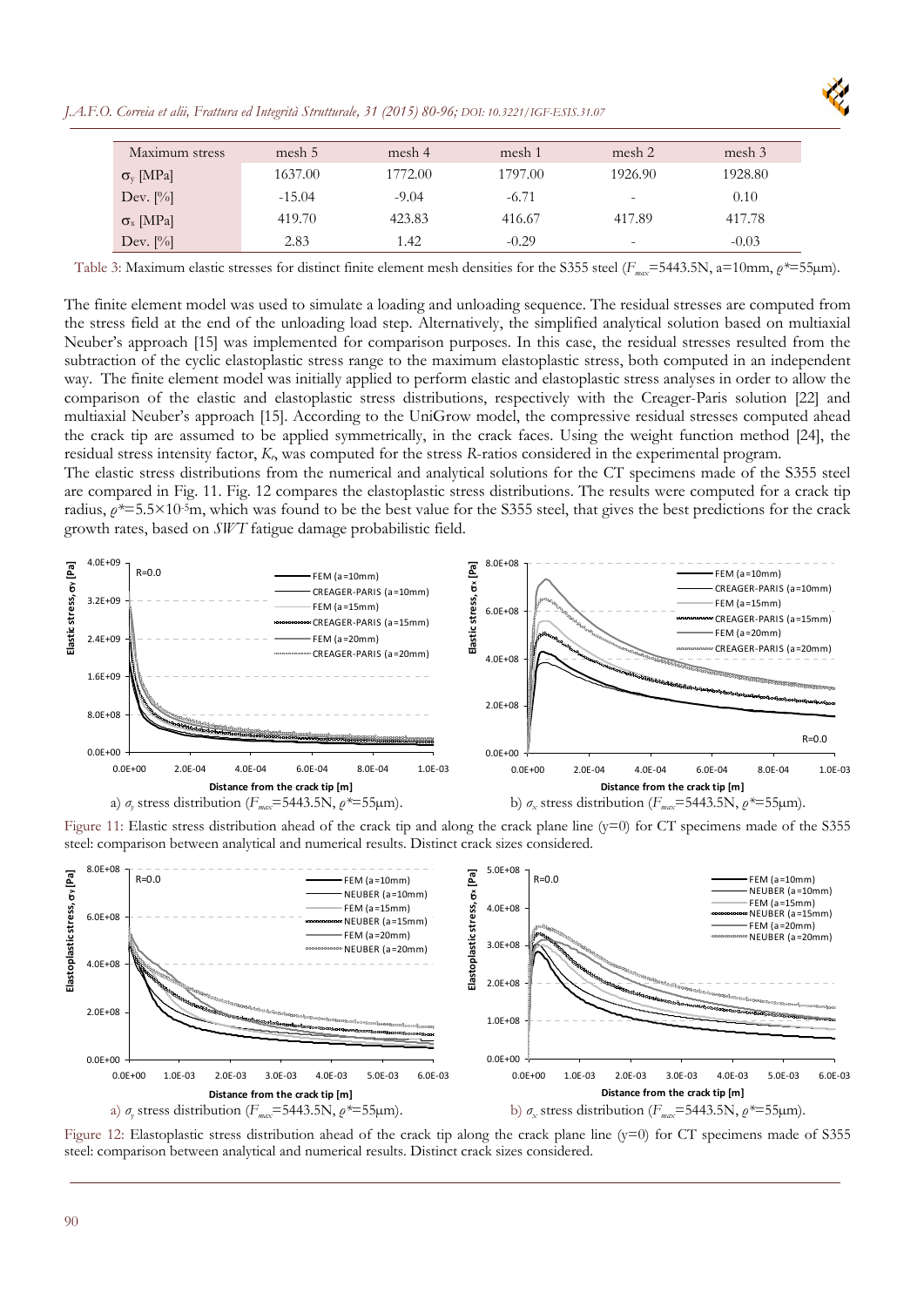

The residual stress distributions are illustrated in Fig. 13, for distinct crack sizes and stress *R*-ratios, for the CT specimens made of S355 steel and assuming *ρ\**=5.5×10-5m. These residual stresses were computed using both analytical and numerical solutions.



Figure 13: Residual stress distribution ahead of the crack tip along the crack plane line (y=0) for CT specimens made of S355 steel: comparison between analytical and numerical results. Distinct stress ratios and crack sizes considered.



Figure 14: Stress and strain fields, along the load direction, obtained for the CT specimens made of S355 steel, resulting from elastoplastic finite element analysis ( $ρ*=55\mu$ m,  $a=15$ mm,  $R<sub>σ</sub>=0.0$ ,  $F<sub>max</sub>=5443.5N$ ).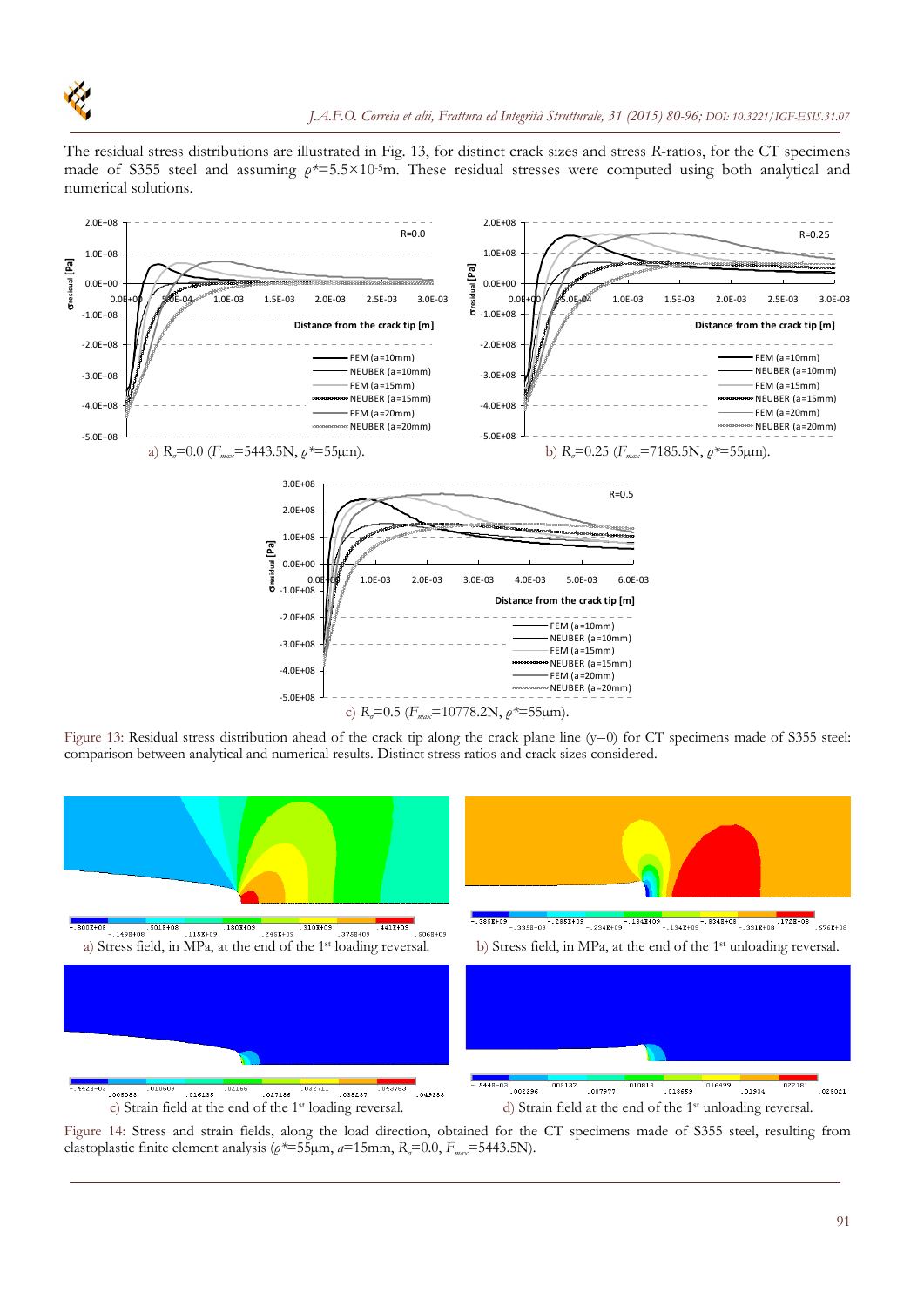The stress and strain fields along the *y* (load) direction assuming a material representative element of *ρ\**=55µm, a crack size  $a=15$ mm, a maximum load  $F_{max}=5443.5$ N, and a stress *R*-ratio,  $R_{\sigma}=0.0$ , obtained for the CT specimens using the elastoplastic finite element analysis, are illustrated in Fig. 14. It is clear the compressive stress field at the crack tip vicinity and at some extension of the crack wake. The stress and strain fields are shown at the end of the first loading reversal and at the end of the unloading reversal.

Fig. 15 presents the residual stress intensity factor as a function of the applied stress intensity factor range obtained for the CT specimens made of S355 steel, using the numerical analysis.



Figure 15: Residual stress intensity factor as a function of the applied stress intensity factor range obtained for the S355 steel  $(\rho^* = 5.5 \times 10^{-5} \text{m}).$ 

The elastic stress distributions presented a satisfactory agreement between the analytical and numerical results, for several crack sizes (measured from loading line), within a small distance from the crack tip. For higher distances, slight deviations are found for  $\sigma_r$  stresses. For  $\sigma_x$  stresses, the maximum deviation is found in the maximum absolute value. For small and high distances from the crack tip, the deviations on *σx* stresses are minimal. Additional simulations with further mesh refinements did not produce noticeable changes in the elastic stress distributions, demonstrating a good mesh refinement. Besides the numerical solution for the elastoplastic analysis, results from the multiaxial Neuber's analysis are also considered. Despite the same global trends are observed for the  $\sigma<sub>y</sub>$  and  $\sigma<sub>x</sub>$  stress distributions, deviations in maximum absolute values are verified in the elastoplastic stresses. In general, the analytical solutions lead to maximum absolute stresses higher than the elastoplastic FE analysis. *σx* stresses are more stepped than the corresponding numerical stresses near the crack tip. Also, the analytical solution shows some instability near the crack tip. The analysis of the *σy* stress distribution shows an inflection point which is related to the size of the plastic zone. The analytical solution does not show this behaviour, which is a clear limitation of the analytical approach.

The compressive residual stresses decrease progressively with increasing stress ratio, making the applied stress intensity range more effective. The extension of the compressive residual stresses increases with the crack size. The numerical model always predicts a compressive stress region which is lower than that predicted using the analytical model. The comparison between the numerical and analytical results highlighted some inconsistencies in the analytical results. The analytical procedure produces reliable results at the crack notch root, but the residual stress distribution along the crack front path (away from the crack notch root) seems to be inconsistent, which is in part justified by the incapacity of the analytical model to handle the stress redistribution due to yielding. Therefore, the numerical solution, for the residual stresses, was adopted in the crack propagation prediction, based on the UniGrow model.

A linear correlation between the residual stress intensity factor and the applied stress range is verified, for each stress *R*ratio. This linear relation agrees with the proposition by Noroozi *et al.* [10].

# *p-da/dN-K-R results and discussion*

The UniGrow model was applied to compute the fatigue crack propagation for the same experimental conditions used to derive the aforementioned fatigue crack propagation data. The residual stress intensity factor was computed based on compressive residual stress distribution from the finite element analysis, and using the weight function method [24], as proposed in the UniGrow model. The strain range and maximum stress required by the probabilistic *strain-life* or *SWT-life*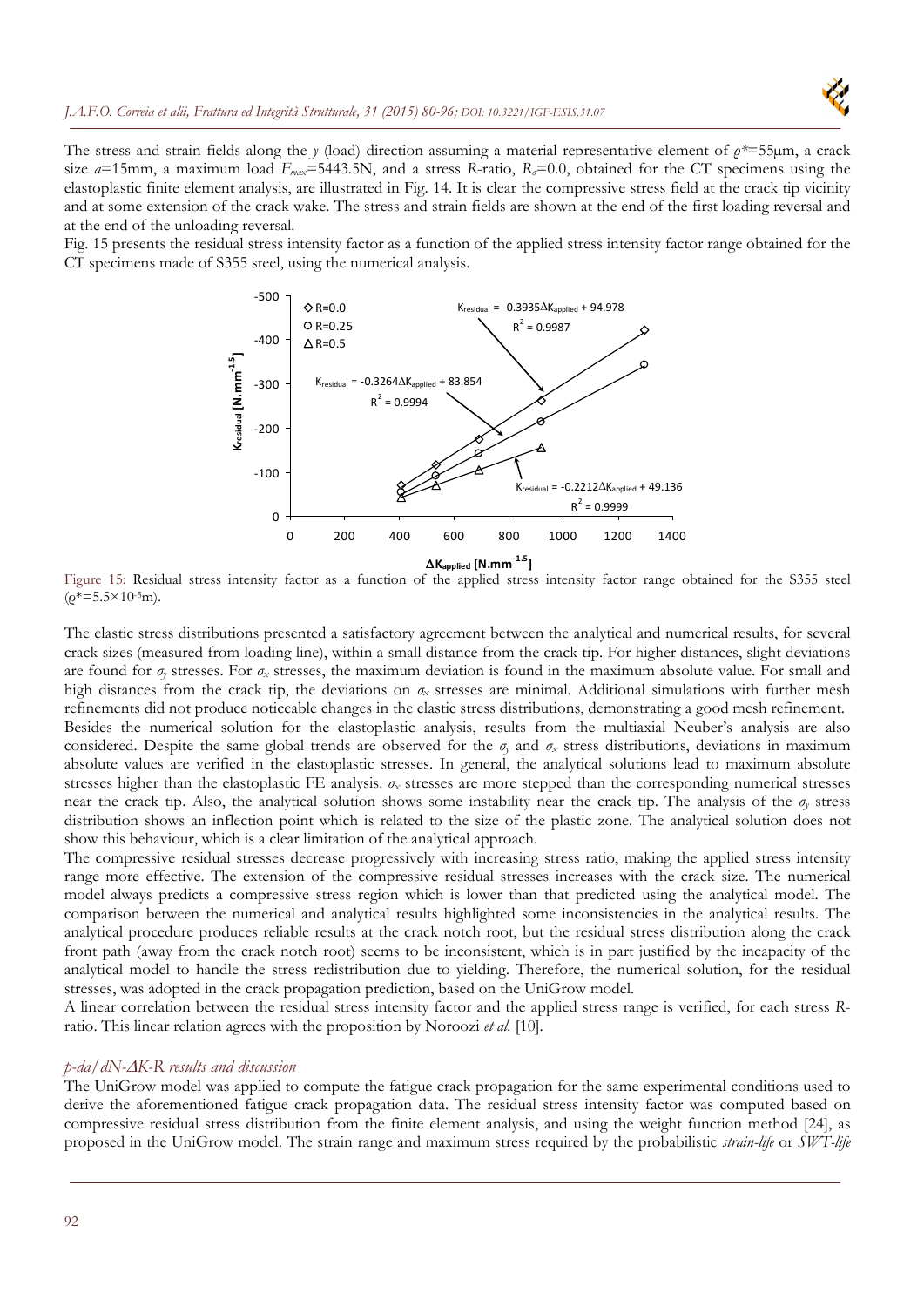

models were assessed using the analytical approach, applied to the first elementary material block, keeping the original structure of the UniGrow model. Average strain and stress values, along the first elementary material block, were used instead of peak values. The analytical solution produces reliable results at the crack tip notch root as verified in previous section. The original structure of the UniGrow model has some advantages:

i) a direct correspondence with fracture mechanics based analyses, which facilitates the physical understanding of the process;

ii) allows close form solutions for fatigue crack propagation laws in the same format of existing fracture mechanics approaches;

iii) requires inexpensive computations.

The elastoplastic finite element analysis was used for the derivation of the residual stresses which were afterwards used for the computation of the residual stress intensity factor, using the weight function method.

The *p-SWT-N* or the *p-εa-N* fields were used to derive the probabilistic fatigue crack propagation fields (*p-da/dN-K-R* fields). For each case, an independent identification of the elementary material block size, *ρ\**, was performed. Fig. 16 shows the probabilistic fatigue crack propagation fields that were obtained, for the S355 steel, using the *p-εa-N* field. Fig. 17 illustrates the probabilistic fatigue crack propagation fields predicted for the S355 steel, resulting from the *p-SWT-N* field. An elementary material block size of 5.5×10<sup>-5</sup>m was found suitable for both  $p\text{-}SWT\text{-}N$  and  $p\text{-}v\text{-}k$  damage fields. Concerning the *p-da/dN-K-R* fields predicted for the S355 steel, the field that resulted from the *p-SWT-N* damage model produced the best results. This observation is justified by the fact that the S355 steel shows a markedly stress ratio influence on fatigue crack propagation rates, requiring a fatigue damage model that is able to account for the mean stress effects.



Figure 16: Probabilistic prediction of the fatigue crack propagation based the *p-ε-N* field, for the S355 steel: a)  $R_a=0$ ; b)  $R_a=0.25$ ; c) *R*<sub> $\sigma$ </sub>=0.5.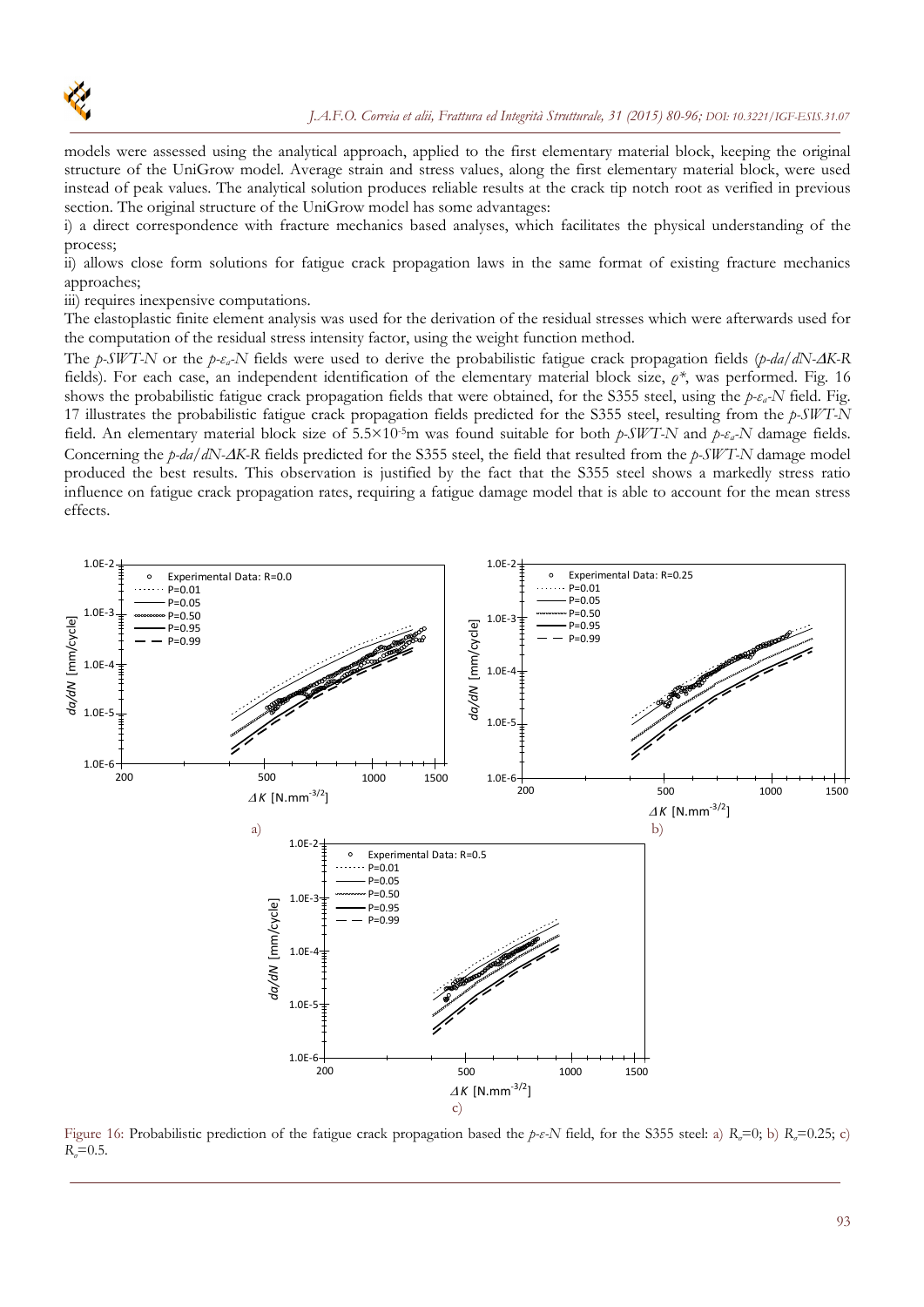

Figure 17: Probabilistic prediction of the fatigue crack propagation based the *p*-*SWT-N* field, for the S355 steel: a) *R<sub><i>σ*</sub>=0; b) *R<sub><i>z*</sub>=0.25; c)  $R_e = 0.5$ .

#### **CONCLUSIONS**

n assessment of the UniGrow model was presented in this paper, based on available experimental data for the S355 mild steel. The UniGrow model was also extended to predict probabilistic fatigue crack propagation fields, replacing the deterministic *SWT-N* relation proposed in the UniGrow model by *p-SWT-N* or *p-εa-N* fields. The *p-***SUPER FIRST ASSES ASSEMENT OF THE UNIGROW MOODED WAS also extended to predict probabilistic fatigue crack propagation fields, replacing the deterministic** *SWT-N* **relation proposed in the UniGrow model by** *p-SWT-N* **or** *p*the mean stress effects. Elastoplastic finite element analysis was used to compute the residual stress field which is a more accurate than using the analytical elastoplastic formulae that does not account for stress redistribution due to yielding. The predicted *p-da/dN-K-R* field for the S355 steel, based on the material *p-SWT-N* field, showed a satisfactory agreement with the available experimental data. The proposed  $p\text{-}da/dN\text{-}AK-R$  fields were able to model conveniently the stress Rratio effects on crack propagation rates as well as to represent the scatter on these fatigue crack propagation rates. The elementary material block size found for the material is within the same order of magnitude for this parameter found by Noroozi *et al.* [10].

# **ACKNOWLEDGEMENTS**

he authors acknowledge the Portuguese Science Foundation (FCT) for the financial support through the doctoral grant SFRH/BD/66497/2009.  $\int_{-\infty}^{\infty}$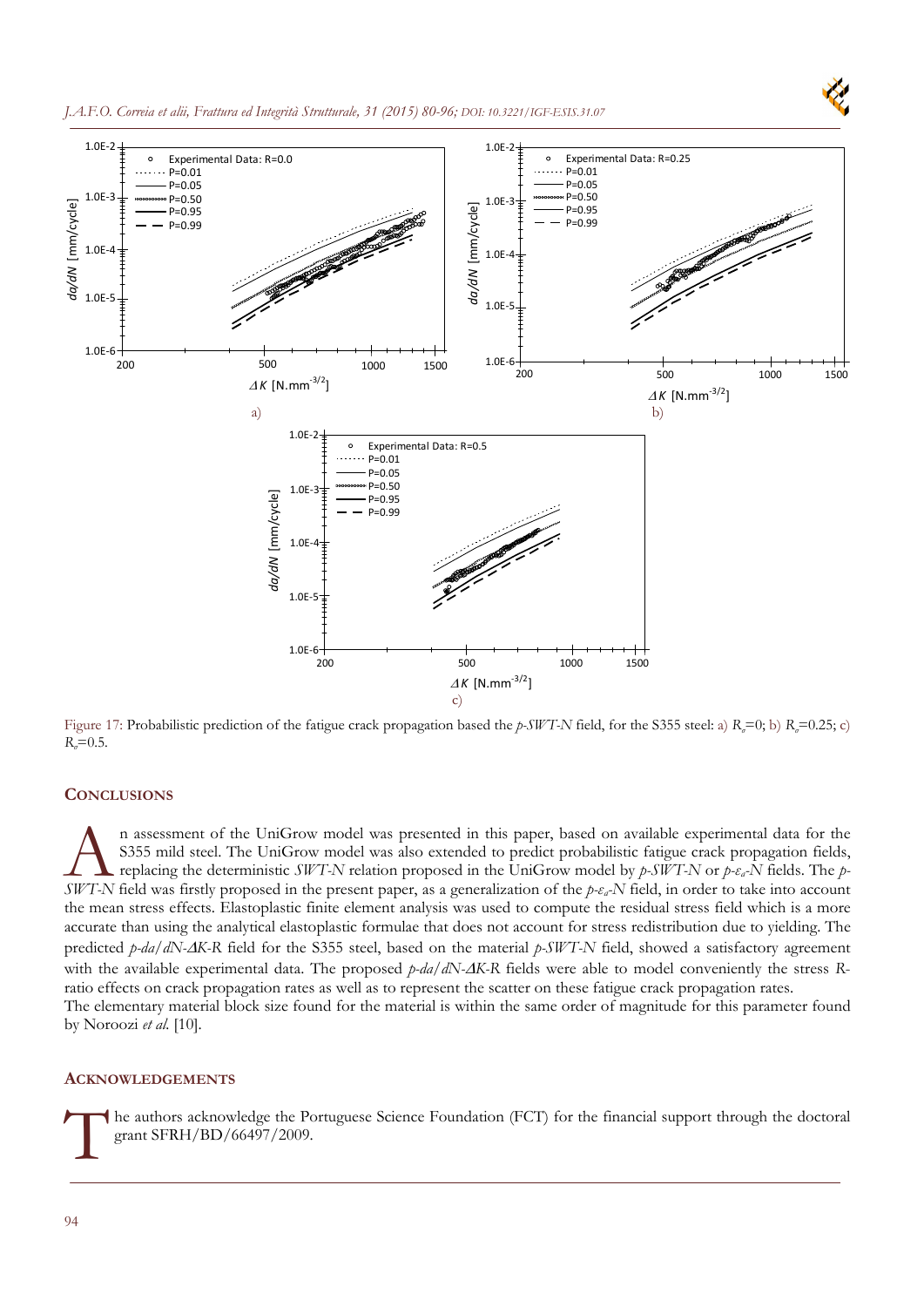

#### **REFERENCES**

- [1] Noroozi, A.H., Glinka, G., Lambert, S., A two parameter driving force for fatigue crack growth analysis, International Journal of Fatigue, 27 (2005)1277-1296.
- [2] Schütz, W., A History of Fatigue, Engineering Fracture Mechanics, 54 (1996) 263-300.
- [3] Paris, P.C., Gomez, M., Anderson, W.E., A rational analytic theory of fatigue, Trend Engineering, 13 (1961) 9-14.
- [4] Beden, S.M., Abdullah, S., Ariffin, A.K., Review of Fatigue Crack Propagation Models for Metallic Components, European Journal of Scientific Research, 28 (2009) 364-397.
- [5] Coffin, L.F., A study of the effects of the cyclic thermal stresses on a ductile metal, Translations of the ASME, 76 (1954) 931-950.
- [6] Manson, S.S., Behaviour of materials under conditions of thermal stress, NACA TN-2933, National Advisory Committee for Aeronautics, (1954).
- [7] Morrow, J.D., Cyclic plastic strain energy and fatigue of metals, Int. Friction, Damping and Cyclic Plasticity, ASTM STP 378, (1965) 45-87.
- [8] Smith, K.N., Watson, P., Topper, T.H., A Stress-Strain Function for the Fatigue of Metals, Journal of Materials, 5(4) (1970) 767-778.
- [9] Shang, D.-G., Wang, D.-K., Li, M., Yao, W.-X., Local stress–strain field intensity approach to fatigue life prediction under random cyclic loading, International Journal of Fatigue, 23 (2001) 903–910.
- [10] Noroozi, A.H., Glinka, G., Lambert, S., A study of the stress ratio effects on fatigue crack growth using the unified two-parameter fatigue crack growth driving force, International Journal of Fatigue, 29 (2007) 1616-1633.
- [11] Noroozi, A.H., Glinka, G., Lambert, S., Prediction of fatigue crack growth under constant amplitude loading and a single overload based on elasto-plastic crack tip stresses and strains, Engineering Fracture Mechanics, 75 (2008) 188- 206.
- [12] Peeker, E., Niemi, E., Fatigue crack propagation model based on a local strain approach, Journal of Constructional Steel Research, 49 (1999) 139–155.
- [13] Glinka, G., A notch stress-strain analysis approach to fatigue crack growth, Engineering Fracture Mechanics, 21 (1985) 245-261.
- [14] Hurley, P.J., Evans, W.J., A methodology for predicting fatigue crack propagation rates in titanium based on damage accumulation, Scripta Materialia, 56 (2007) 681–684.
- [15] Neuber, H., Theory of stress concentration for shear-strained prismatic bodies with arbitrary nonlinear stress–strain law, Trans. ASME Journal of Applied Mechanics, 28 (1961) 544–551.
- [16] Moftakhar, A., Buczynski, A., Glinka, G., Calculation of elasto-plastic strains and stresses in notches under multiaxial loading, International Journal of Fracture, 70 (1995) 357-373.
- [17] Reinhard, W., Moftakhar, A., Glinka, G., An Efficient Method for Calculating Multiaxial Elasto-Plastic Notch Tip Strains and Stresses under Proportional Loading, Fatigue and Fracture Mechanics, ASTM STP 1296, R.S. Piascik, J.C. Newman, N.E. Dowling, Eds., American Society for Testing and Materials, 27 (1997) 613-629.
- [18] Mikheevskiy, S., Glinka, G., Elastic–plastic fatigue crack growth analysis under variable amplitude loading spectra," International Journal of Fatigue, 31 (2009) 1828–1836.
- [19] De Jesus, A.M.P., Matos, R., Fontoura, B.F.C., Rebelo, C., Simões da Silva, L., Veljkovic, M., A comparison of the fatigue behavior between S355 and S690 steel grades, Journal of Constructional Steel Research, 79 (2012) 140–150.
- [20] Castillo, E., Fernández-Canteli, A., A Unified Statistical Methodology for Modeling Fatigue Damage, Springer, (2009).
- [21] Basquin, O.H., The exponential law of endurance tests, In: Proc. Annual Meeting, American Society for Testing Materials, 10 (1910) 625-630.
- [22] Creager, M., Paris, P.C., Elastic field equations for blunt cracks with reference to stress corrosion cracking, International Journal of Fracture Mechanics, 3 (1967) 247–252.
- [23] Molski, K., Glinka, G., A method of elastic-plastic stress and strain calculation at a notch root, Materials Science and Engineering, 50 (1981) 93-100.
- [24] Glinka, G., Development of weight functions and computer integration procedures for calculating stress intensity factors around cracks subjected to complex stress fields, Progress Report No.1: Stress and Fatigue-Fracture Design, Petersburg Ontario, Canada, (1996).
- [25] Sadananda, K., Vasudevan, A.K., Kang, I.W., Effect of Superimposed Monotonic Fracture Modes on the ΔK and Kmax Parameters of Fatigue Crack Propagation, Acta Materialia, 51(22) (2003) 3399-3414.